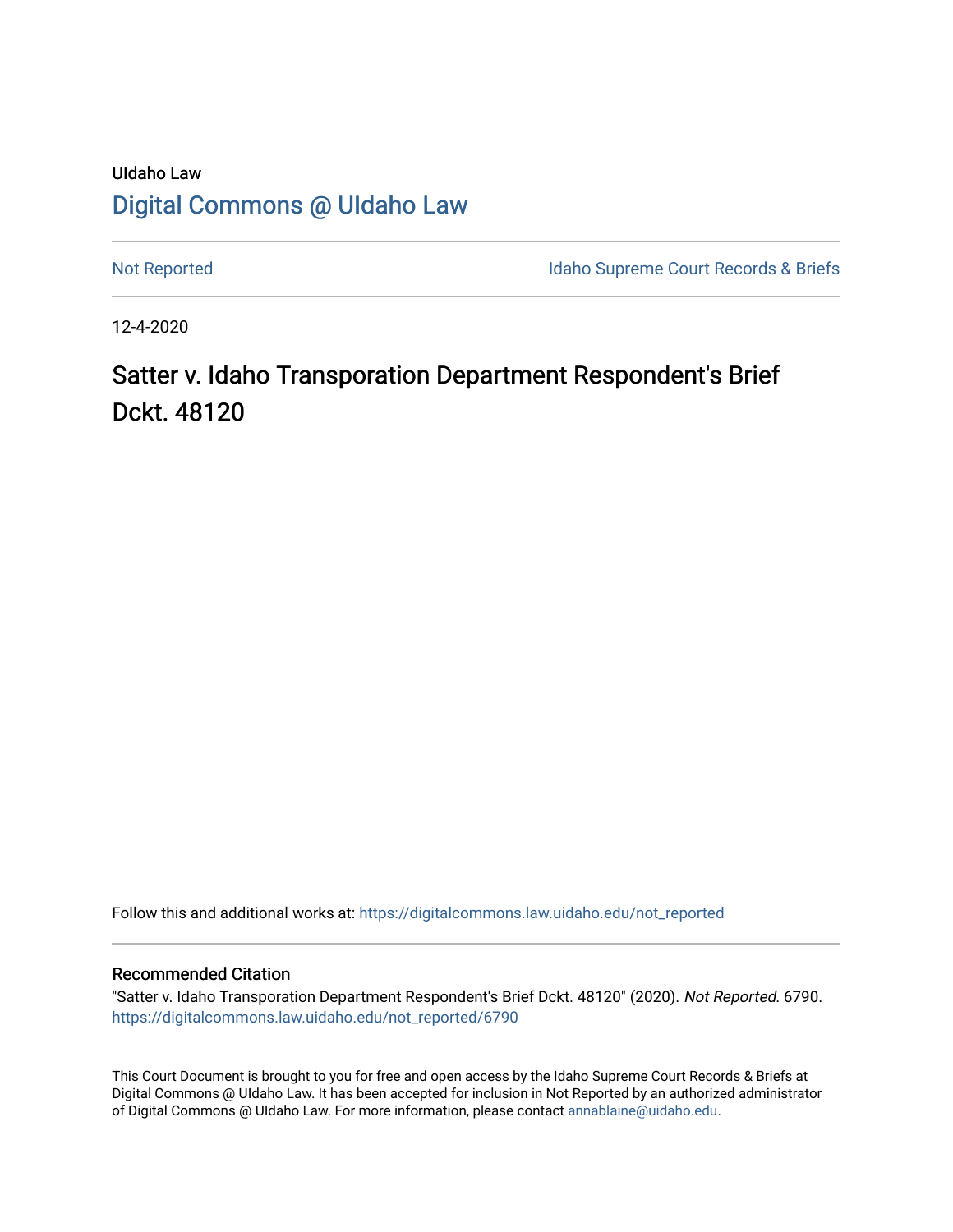Electronically Filed 12/4/2020 12:28 PM Idaho Supreme Court Melanie Gagnepain, Clerk of the Court By: Brad Thies, Deputy Clerk

### IN THE SUPREME COURT OF THE STATE OF IDAHO

)

)

)

) ) )

RYAN PATRICK SATTER, Petitioner-Appellant. vs. STATE OF IDAHO TRANSPORTATION DEPARTMENT,

Respondent.  $\overline{a}$  ) Docket No. 48120-2020

) **RESPONDENT'S BRIEF** 

) Nez Perce County District Court ) CV35-19-2167

### BRIEF OF RESPONDENT

### THE HONORABLE JAY P. GASKILL District Judge

### JUDICIAL REVIEW FROM THE IDAHO DEPARTMENT OF TRANSPORTATION

### SKIP CARTER HEARING OFFICER

Paul Thomas Clark Attorney at Law 1229 Main Street PO Drawer 285 Lewiston, ID 83501 Susan K. Servick Special Deputy Attomey General 1424 Sherman Ave., #300 Coeur d'Alene, ID 83814

Attorney for Respondent

Attorney for Petitioner-Appellant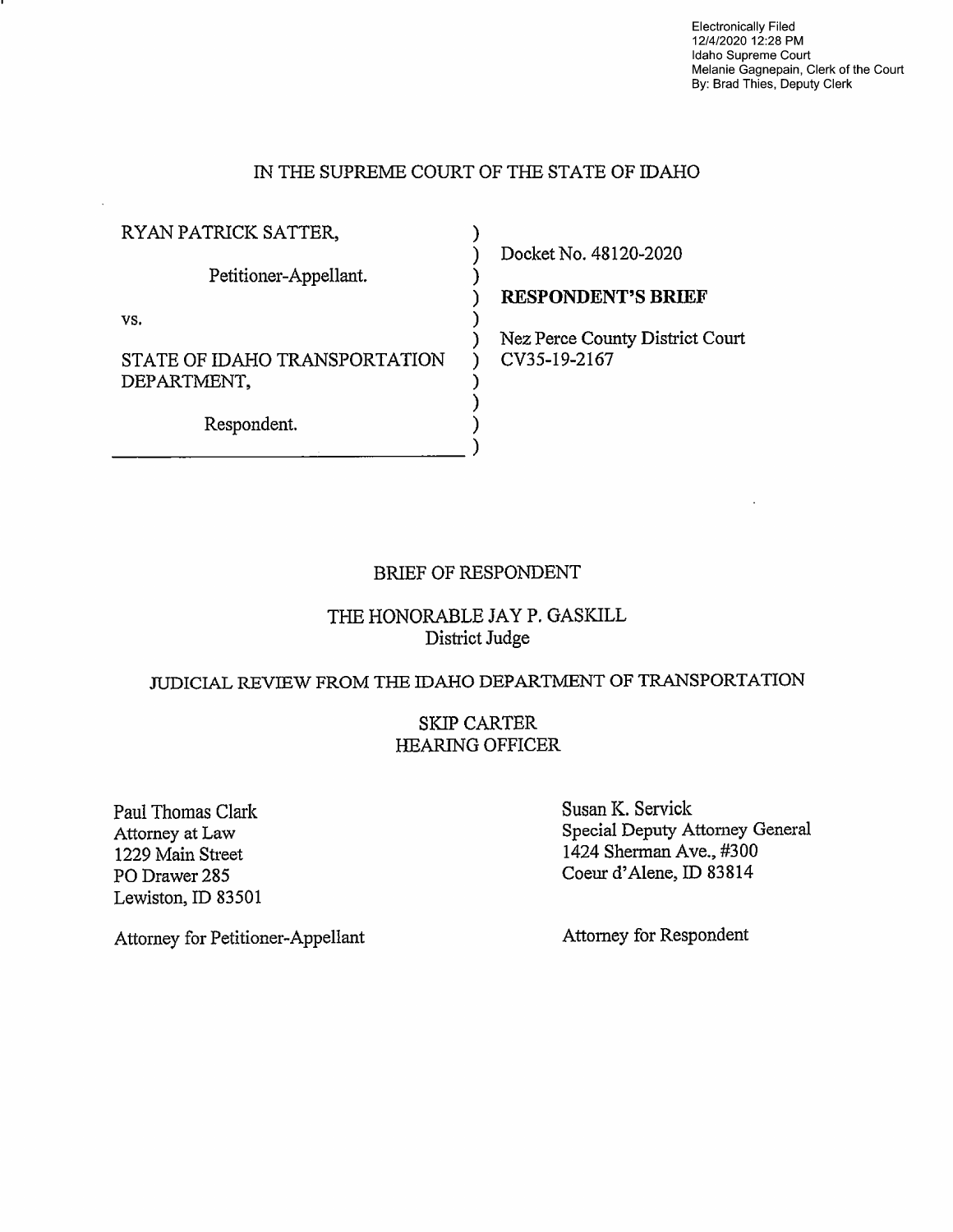# **TABLE OF CONTENTS**

| I.                | <b>TABLE OF AUTHORITES</b> |  |
|-------------------|----------------------------|--|
| П.                | STATEMENT OF THE CASE      |  |
| III.              | <b>ISSUES PRESENTED</b>    |  |
| $\mathbf{IV}_{-}$ | STANDARD OF REVIEW         |  |
| V.                | ARGUMENT                   |  |

- A. Was SATTER substantially informed of the consequences of refusal and failure of the test as required by law?
- B. Was the omission to the word "cause" in the re-reading of the advisory a mild misstatement or passing inadequacy?
- C. Was the hearing officer's decision made upon a lawful procedure?

 $\mathcal{L}$ 

VI. CONCLUSION 13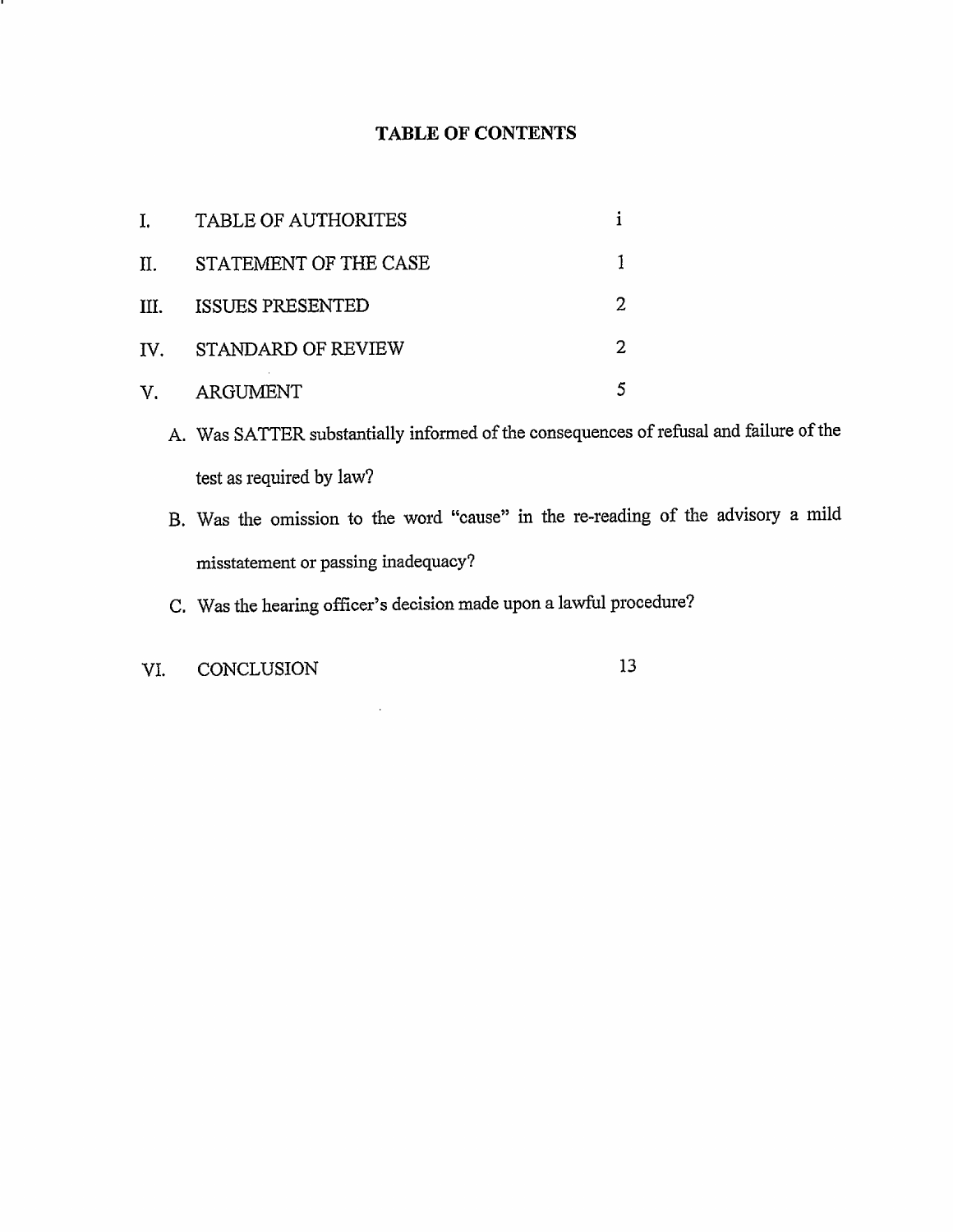# **I. TABLE OF AUTHORITIES**

υ,

| A. CASES                                                                            |          |  |
|-------------------------------------------------------------------------------------|----------|--|
| Bell v. Idaho Transp. Dep't, 151 Idaho 659, 664, 262 P.3d 1030, 1035 (2011)         |          |  |
| Bennett v. State, Dept. of Transp., 147 Idaho 141, 206 P.3d 505 (Idaho App. 2009)   |          |  |
| Cunningham v. State, 150 Idaho 687, 249 P.3d 880 (Ct. App. 2011)                    | 7,8      |  |
| In the Matter of Virgil, 126 Idaho 946, 895 P.2d 182 (Ct. App. 1995)                | 9,10     |  |
| Kane v. State, Dep't of Transp., 139 Idaho 586, 590, 83 P.3d 130, 134 (Ct.App.2003) |          |  |
| State of Idaho v. Kalani-Keegan, 155 Idaho 297, 311 P.3d 309 (Ct. App. 2013)        |          |  |
| State v. Kling, 150 Idaho 188, 192, 245 P.3d 499, 503 (Ct. App. 2010)               |          |  |
| <b>B. IDAHO STATUTES</b>                                                            |          |  |
| Idaho Code § 18-8002A                                                               | 2, 6, 11 |  |
| Idaho Code § 49-201                                                                 | 3        |  |
| Idaho Code § 67-5279                                                                | 3,       |  |
| C. IDAHO ADMINSTRATIVE CODE                                                         |          |  |
| IDAPA 39.02.72.003                                                                  | 3        |  |
| IDAPA 04.11.01.052                                                                  | 3        |  |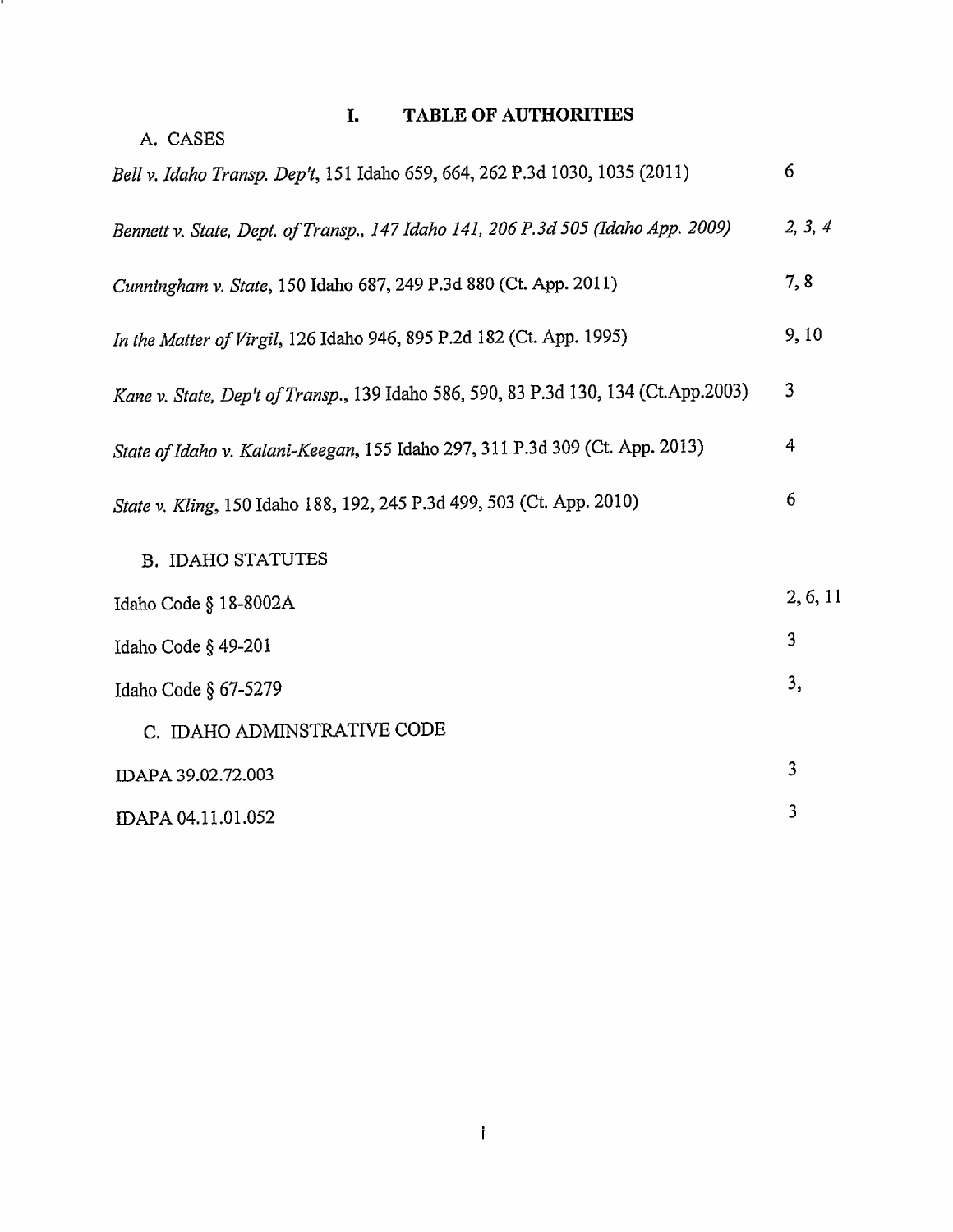#### II. **STATEMENT OF THE CASE**

#### **A. Nature of the Case**

This is a response brief of the Idaho Transportation Department (ITD). Petitioner Ryan Satter (Satter) requests this Court to reverse the decision of the District Court, who determined that the requirements of Idaho Code Section 18-8002A were met and that Satter's driving privileges should be suspended for ninety (90) days.

#### **B. Course of Proceedings**

Satter was arrested on November 3, 2019 and issued a Notice of Suspension. R., *at* 4-5. On or about November 8, 2019 Satter, through counsel, requested a hearing with ITD. *R., at 15-18.*  The hearing was held on November 27, 2019. R., *at 53*. On December 4, 2019 the hearing officer issued his decision upholding the ninety (90) day administrative license suspension beginning on December 3, 2019 through March 2, 2020. R., 53-62. The Petition for Judicial Review was filed on or about December 4, 2019. *CR, at 5.* On December 5, 2019, the District Court issued an Order staying the license suspension pending this appeal. *CR., at 21-22.* Oral argument was heard by the District Court on May 26, 2020 and the District Court issued its Memorandum Opinion and Order on Jun 19, 2020 upholding the decision of the hearing officer. *CR., at 52-60.* 

#### **C. Statement of Facts**

On November 3 2019, Officer Fox observed a vehicle driven by Satter with a passenger headlight that was not working. The officer also observed the vehicle making slow turns and swerving within its lane. The officer initiated a traffic stop. The officer identified Satter and suspected Satter had been drinking. The officer conducted field sobriety tests, which Satter failed. *R., at 10-11.* The officer read Satter his rights via Idaho Code Section 18-8002. *R., Exhibit <sup>J</sup>*(DVD). During the relevant portion of the reading, Officer Fox stated: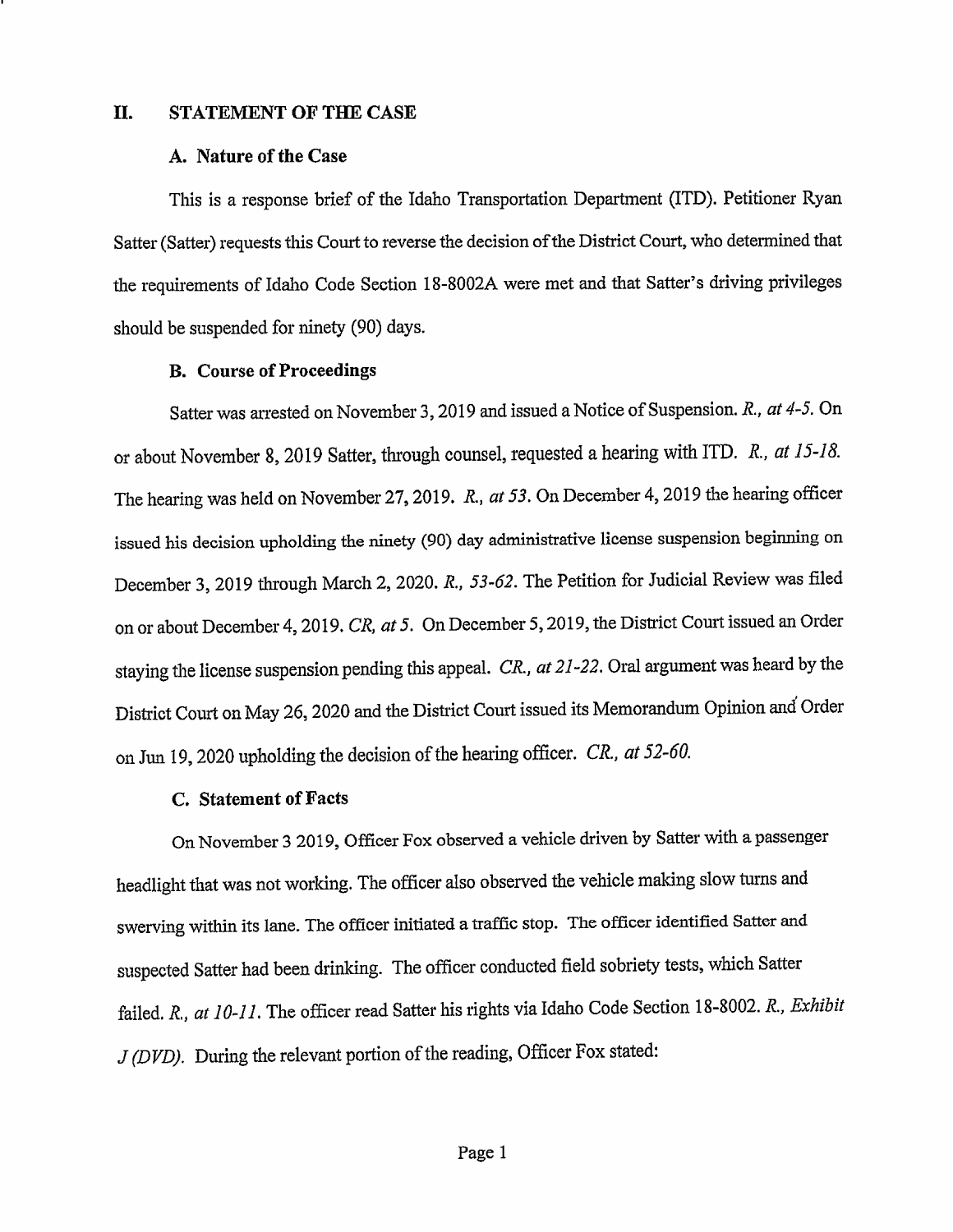" ... *You have the right to an Administrative Hearing on the suspension before the Idaho Department of Transportation Department to show cause why you failed the evidentiary testing and/ail to pass the testing and do not ....* Okay, I'm going to start over. *You have the right to an Administrative Hearing on the suspension before the Idaho Transportation Department to show why you failed the evidentiary test and why your license should not be suspended ....* 

*R., Exhibit* J. Then the officer gave Satter breath tests. Satter failed the breath tests (.123/.129).

R., *at 6.* Satter was issued a "Suspension and Mandatory Ignition Interlock Advisory" (also called a Notice of Suspension) and was arrested for DUI. *Id.* 

### ID. **ISSUES PRESENTED**

- A. Was Satter substantially informed of the consequences of refusal and failure of the test as required by law?
- B. Was the omission to the word "cause" in the re-reading of the advisory a mild misstatement or passing inadequacy?
- C. Was the hearing officer's decision made upon a lawful procedure?

# IV. **STANDARD OF REVIEW**

The administrative license suspension (ALS) statute, LC. § 18-8002A, requires that the ITD suspend the driver's license of a driver who has failed a BAC test administered by a law enforcement deputy. *Bennettv. State, Dept. ofTransp., 147 Idaho 141, 206 P.3d 505 (Idaho App. 2009).* The period of suspension is ninety days for a driver's first failure of an evidentiary test and one year for any subsequent test failure within five years. I.C. § 18-8002A(4)(a). A person who has been notified of an ALS may reques<sup>t</sup>a hearing before a hearing officer designated by the ITD to contest the suspension. LC. § 18-8002A(7). At the administrative hearing, the burden of proof rests upon the driver to prove any of the grounds to vacate the suspension. I.C. § 18-8002A(7); *Kane v. State, Dep't ofTransp.,* 139 Idaho 586, 590, 83 P.3d 130, 134 (Ct.App.2003). The hearing officer must uphold the suspension unless he or she finds,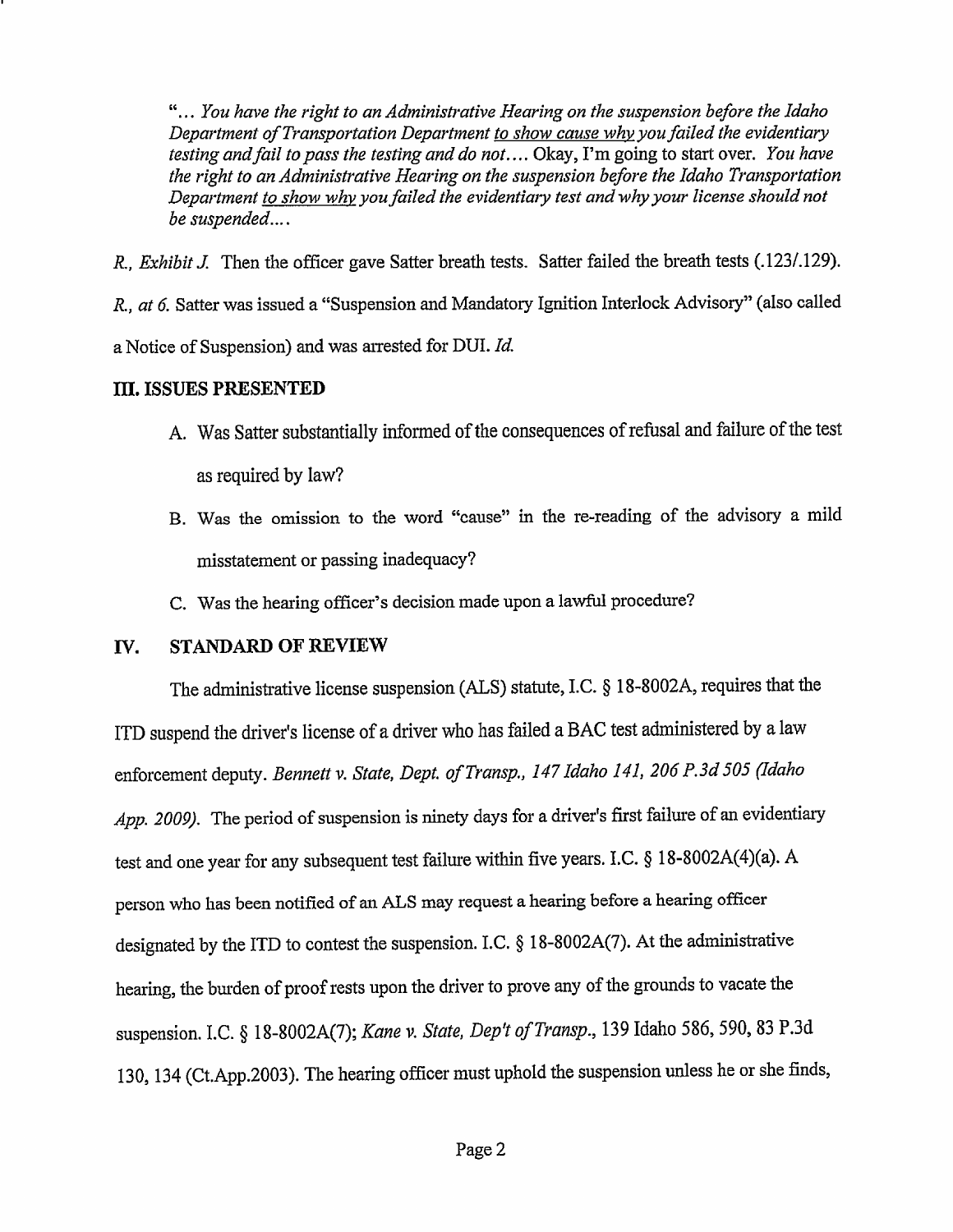by a preponderance of the evidence, that the driver has shown one of several grounds enumerated

in LC.§ 18-8002A(7) for vacating the suspension. Those grounds include:

(a) The peace officer did not have legal cause to stop the person; or (b) The officer did not have legal cause to believe the person had been driving or was in actual physical control of a vehicle while under the influence of alcohol, drugs or other intoxicating substances in violation of the provisions of section 18-8004, 18-8004C or 18-8006, Idaho Code; or

(c) The test results did not show an alcohol concentration or the presence of drugs or other intoxicating substances in violation of section 18-8004, l 8-8004C or 18-8006, Idaho Code; or

( d) The tests for alcohol concentration, drugs or other intoxicating substances administered at the direction of the peace officer were not conducted in accordance with the requirements of section 18-8004(4), Idaho Code, or the testing equipment was not functioning properly when the test was administered; or

( e) The person was not informed of the consequences of submitting to evidentiary testing as required in subsection (2) of this section.

LC. § 18-8002A(7). The hearing deputy's decision is subject to challenge through a petition for

judicial review. LC.§ 18-8002A(8); *Kane,* 139 Idaho at 589, 83 P.3d at 133.

The Idaho Administrative Procedures Act (IDAPA) also governs the review of

department decisions to deny, cancel, suspend, disqualify, revoke, or restrict a person's driver's

license. *See* I.C. §§ 49-201, 49-330, 67-5201(2), 67-5270. ITD has adopted IDAPA rules for

ALS suspensions. See IDAPA 39.02.72.00, et seq. ALS appeals are also governed by the Idaho

Rules of Administrative Procedure of the Attorney General. See IDAPA 39.02.72.003. IDAPA

04.11.01.052 provides for liberal construction of the rules and states:

 $\lambda$ 

The rules in this chapter will be liberally construed to secure just, speedy and economical determination of all issues presented to the agency. Unless prohibited by statute, the agency may permit deviation from these rules when it finds that compliance with them is impracticable, unnecessary or not in the public interest. Unless required by statute, the Idaho Rules of Civil Procedure and the Idaho Rules of Evidence do not apply to contested case proceedings conducted before the agency. (7-1-93)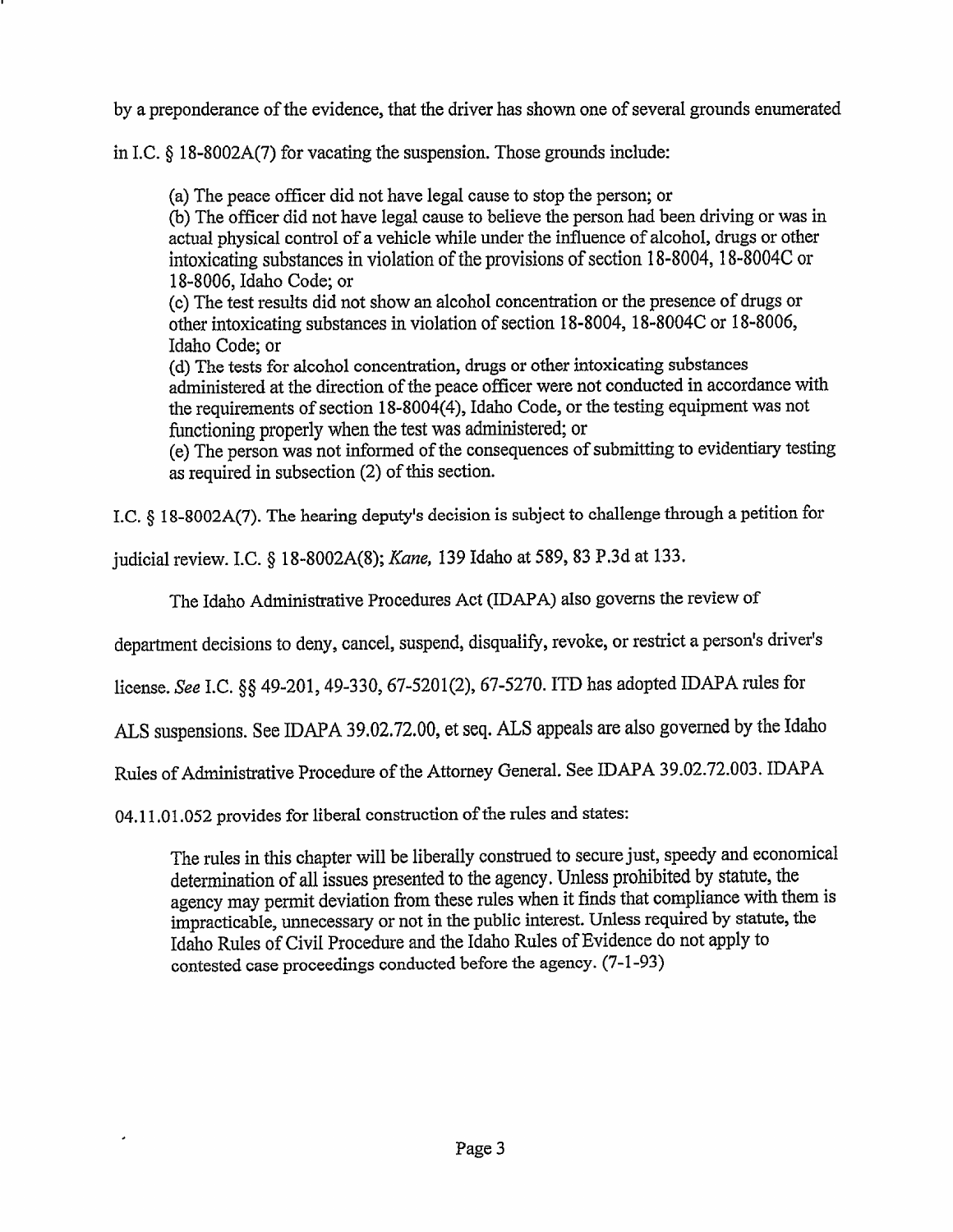In *Bennett v. State Department of Transportation, 147 Idaho 141, 206 P.3d 505 (Ct App* 

2009), the Court of Appeals restated the necessary standard of review for the Court reviewing the

decision of the hearing deputy. The Court of Appeals stated, in pertinent part:

This Comt does not substitute its judgment for that of the agency as to the weight of the evidence presented. LC. § 67-5279(1); *Marshall,* 137 Idaho at 340, 48 P.3d at 669. This Court instead defers to the agency's findings of fact unless they are clearly erroneous. *Castaneda v. Brighton Corp.,* 130 Idaho 923, 926, 950 P.2d 1262, 1265 (1998); *Marshall,* 137 Idaho at 340, 48 P.3d at 669. In other words, the agency's factual determinations are binding on the reviewing court, even where there is conflicting evidence before the agency, so long as the determinations are supported by substantial competent evidence in the record. *Urrutia v. Blaine County, ex rel. Bd. of Comm 'rs,* <sup>134</sup> Idaho 353,357, 2 P.3d 738, 742 (2000); *Marshall,* 137 Idaho at 340, 48 P.3d at 669.

A court may overturn an agency's decision where its findings, inferences, conclusions, or decisions: (a) violate statutory or constitutional provisions; {b) exceed the agency's statutory authority; (c) are made upon unlawful procedure; (d) are not supported by substantial evidence in the record; or (e) are arbitrary, capricious, or an abuse of discretion. I.C. § 67-5279(3). The party challenging the agency decision must demonstrate that the agency erred in a manner specified in LC.§ 67-5279(3) and that a substantial right of that party has been prejudiced. *Price* v. *Payette County Bd of County Comm'rs,* 131 Idaho 426,429, 958 P.2d 583,586 (1998); *Marshall,* 137 Idaho at 340, 48 P.3d at 669. If the agency's decision is not affirmed on appeal, "it shall be set aside ... and remanded for further proceedings as necessary." LC. § 67-5279(3).

*Id.*, at 506-507. Therefore, the burden is on the petitioner to establish that ITD erred in a manner

specified in Idaho Code Section 67-5279(3) *and* then establish that a substantial right has been

prejudiced. This issue was discussed by the Court of Appeal in *State of Idaho v. Kalani-Keegan,* 

155 Idaho 297, 311 P.3d 309 (Ct. App. 2013) where the Court stated:

It is well established that the party challenging an agency decision must demonstrate the agency erred in a manner specified in LC.§ 67-5279(3) and that a substantial right of that party has been prejudiced. *Wheeler v. Idaho Dep 't of Health* & *Welfare,* 14 7 Idaho 257, 260,207 P.3d 988, 991 (2009).

Further, nothing in IDAPA requires the courts to address these two requirements in any particular order. *Hmvkins v. Bonneville Cnty. Bd. ofComm'rs,* 151 Idaho 228,232,254 P.3d 1224, 1228 (2011). Therefore, an agency's decision may be affirmed solely on the grounds that the petitioner has not shown prejudice to a substantial right. Id. In other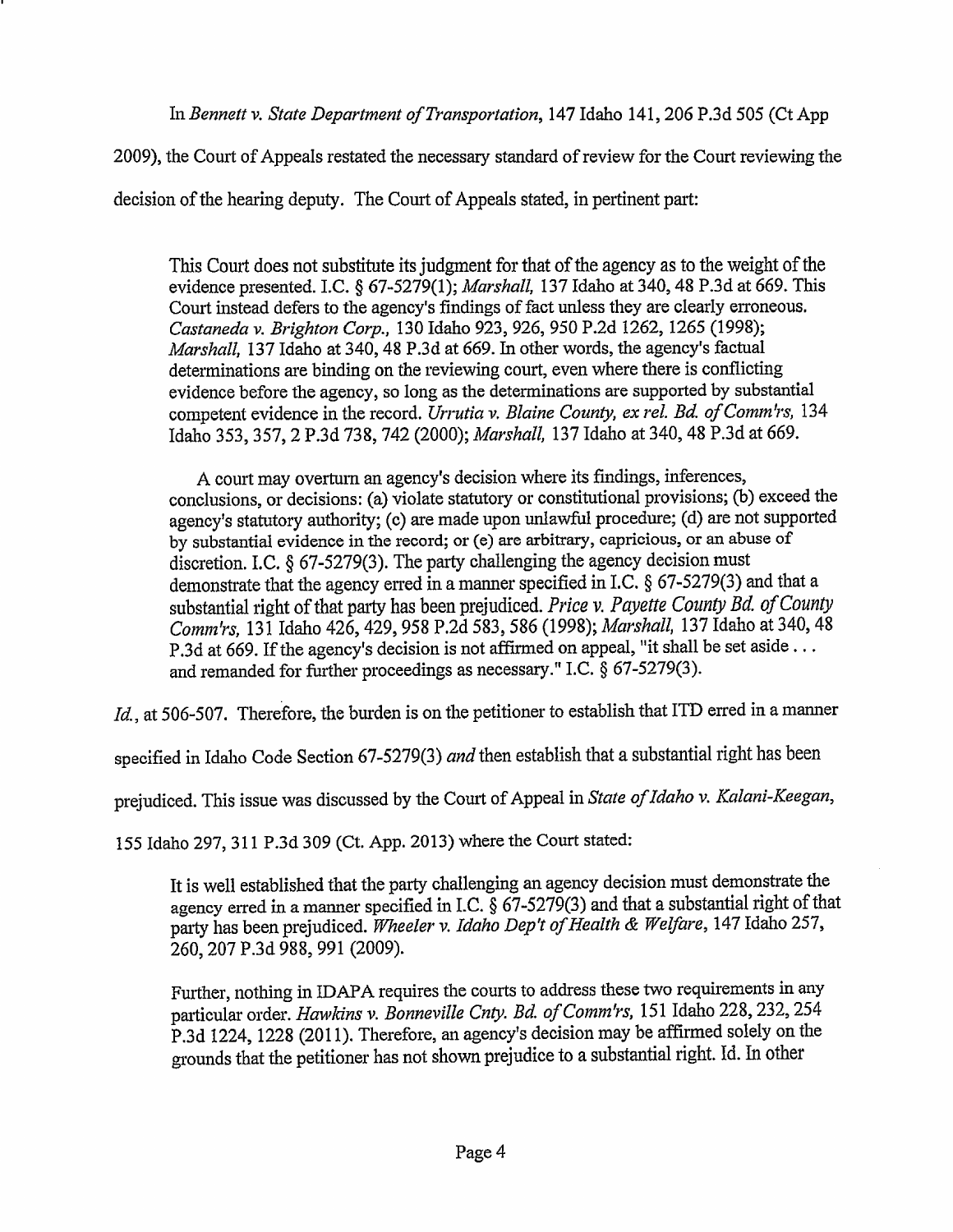words, the courts may forego analyzing whether an agency erred in a manner specified by LC. § 67-5279(3) if the petitioner does not show that a substantial right was violated. Id.

*Id.,* at page 313.

# **V.ARGUMENT**

# A. **SATTER WAS SUBSTANTAILLY INFORMED OF THE CONSEQUENCES OF**

# **REFUSAL AND FAILURE OF THE TEST**

Satter argues that the court should reverse the decision of the District Court because Satter was not accurately informed of his rights prior to the evidentiary testing. First, he argues that the advisory was not accurate. Second, he argues that stating that ''to show why" was not convey the correct legal standard of "to show cause why". For the reasons discussed herein, the arguments are without legal and factual merit.

Here, the officer read the advisory to Satter. <sup>1</sup>During the relevant portion of the reading,

Officer Fox stated:

" ... *You have the right to an Administrative Hearing on the suspension before the Idaho Department of Transportation Department <i>to show cause why* you failed the evidentiary *testing andfail to pass the testing and do not ....* Okay, I'm going to start over. *You have the right to an Administrative Hearing on the suspension before the Idaho Transportation Department to show* why *you failed the evidentiary test and* why *your license should not be suspended ....* 

*R., Exhibit J.* As noted, Officer Fox correctly advised Satter of the standard on the first reading ("to show cause why"), then omitted the word "cause" on the second re-reading of the advisory. As such, Satter was substantially informed of the language found in Idaho Code Section 18-8002A(2).

<sup>1</sup>The driver's attorney transcribed parts of the audio recording and the relevant reading by the officer is located on page 8 of the transcript. *See Ag. Rec., Ex.* L *page 45.*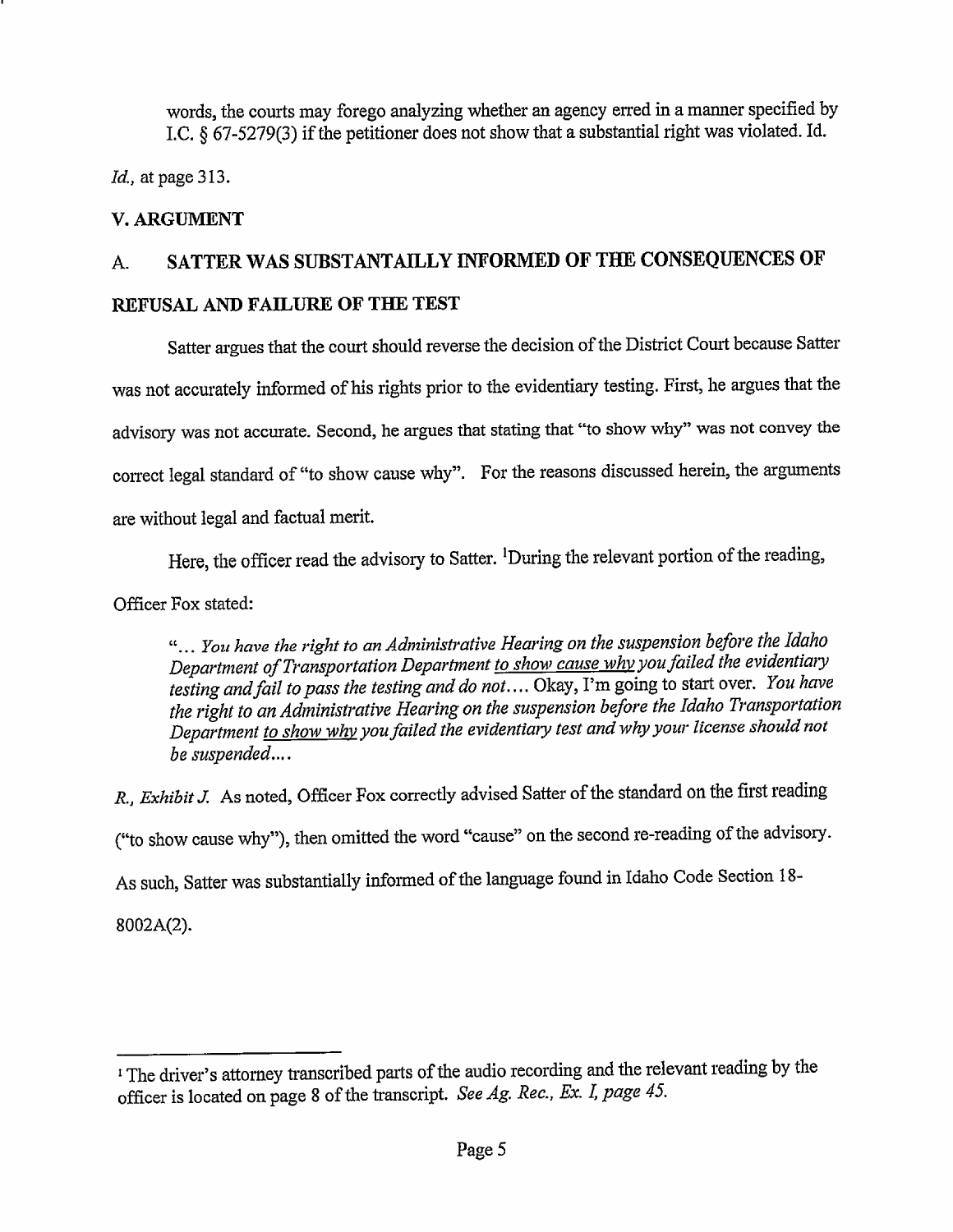*Idaho Law.* Idaho law requires that when a person is requested to take an evidentiary test the person must be advised of their rights. Idaho Code Section 18-8002A(2). But Idaho law provides that the person shall be "substantially" informed and that he "need not be informed verbatim." Idaho Code Section l 8-8002A(2) provides the following.

**Information to be given.** At the time of evidentiary testing for concentration of alcohol or for the presence of drugs or other intoxicating substances is requested, the person shall be informed that if the person refuses to submit to or fails to complete evidentiary testing, or if the person submits to and completes evidentiary testing and the test results indicate an alcohol concentration or the presence of drugs or other intoxicating substances in violation of section 18-8004, l 8-8004C or 18-8006, Idaho Code, **the person shall be informed substantially as follows (but need not be informed verbatim):** 

\* \* \* (b) You have the right to request a hearing within seven (7) days of the notice of suspension of your driver's license **to show cause why** you refused to submit to or to complete and pass evidentiary testing and why your driver's license should not be suspended;

*Idaho Code Section 18-8002A(2). (Emphasis added).* As previously stated, the information contained in Idaho Code Section l 8-8002A(2) was read to SATTER.

In Idaho, a Section l 8-8002A license suspension must be vacated if an officer fails to inform the licensee of certain information, as required by the statute, prior to evidentiary testing. LC.§ 18-8002A(7)(e); *Bell v. Idaho Transp. Dep't,* 151 Idaho 659,664,262 P.3d 1030, <sup>1035</sup> (2011); *State v. Kling,* 150 Idaho **188,** 192,245 P.3d 499,503 (Ct. App. 2010). Here, there is no dispute that in the advisory read to Satter contained all the information contained in Idaho Code Section l 8-8002A(2). Therefore, the information read to Satter complied with Idaho law.

Idaho Code Section l 8-8002A and judicial decisions preclude suspension of a driver's license if the officer does not strictly comply with the statutory directives concerning the advisory information to be given to motorists when a BAC test is requested. There are several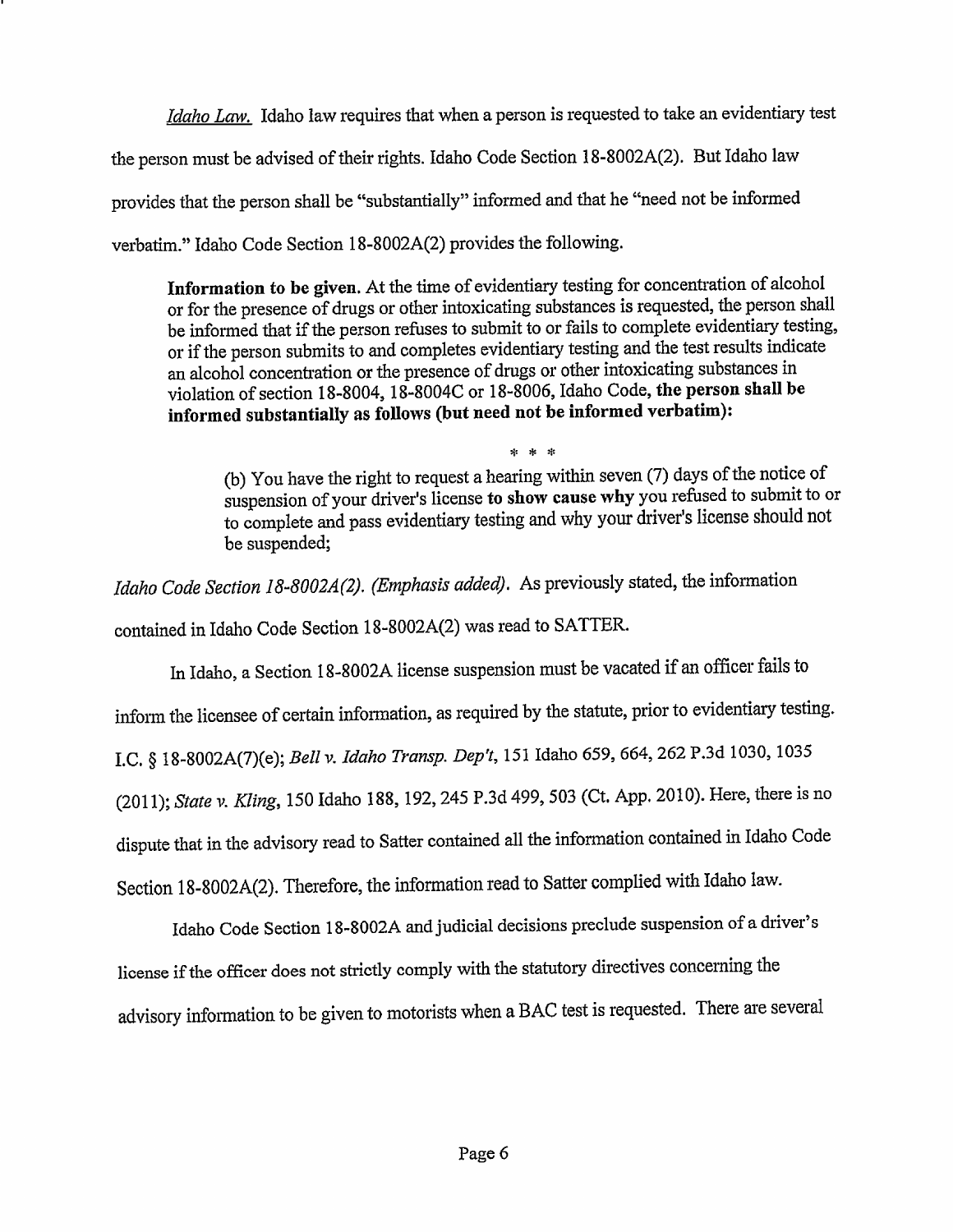Idaho cases which have vacated a license suspension because the police officer (verbally or by

way of a faulty verbal advisory) provided the driver with inaccurate information.

In *Cunningham v. State,* 150 Idaho 687, 249 P.3d 880 (Ct. App. 2011) the officer

verbally conveyed incorrect information to the driver which did not comport with Idaho Code

Section 18-8002(3). The Court of Appeals explained the facts in *Cunningham* as follows:

The officer in this case provided a written advisory form and played a recording for Cunningham, which conveyed the information required under the statute. However, in response to Cunningham's questions regarding the consequences of refusing testing, the officer repeatedly asserted that, if Cunningham refused to cooperate, he would lose his driver's license for one year, without exception. In addition, in response to Cunningham's question regarding whether he could obtain an additional evidentiary test, the officer stated that Cunningham had to wait until he bonded out of jail to obtain such a test. Finally, the officer reiterated that, if Cunningham refused to cooperate, he would lose his chance to prove his innocence. Based on the recording of this exchange and the officer's testimony at the hearing, the magistrate determined that the officer conveyed incorrect information regarding Cunningham's rights and duties should he refuse to submit to evidentiary testing.

*Id., at 691, 249 P.3d at 885.* The Court of Appeals declined to uphold the license suspension and

reasoned as follows:

Based on the specific facts of this case, we conclude that the infonnation provided to Cunningham did not comport with that required by I.C. § 18-8002(3) and, therefore, rendered the written and recorded advisory given to Cunningham incomplete. As mentioned above, the officer incorrectly asserted that Cunningham would immediately lose his license should he refuse to submit to testing, that he could only obtain additional evidentiary testing after bonding out of jail, and that he must prove his innocence to the judge at the show cause hearing. The officer conveyed such incorrect information after notifying Cunningham that he $\overline{\phantom{a}}$  specialized" in DUI testing and that he instructed officers on how to properly administer field sobriety tests. In addition, before answering any of Cunningham's questions, the officer stated that he would explain what the Idaho Code required and what Idaho courts have said about the consequences of a refusal. The officer was adamant that the information he conveyed to Cunningham was the law, even if such information contradicted what was previously contained in the written and recorded advisory. The officer's continuous, repetitive recitation of incorrect information regarding the consequences for refusal rendered the initial advisory incomplete.

We do not intend the holding of this case to require officers to stand mute when answering a driver's questions regarding the information contained in the implied consent advisory. However, the officer's conduct in this case so contradicted the information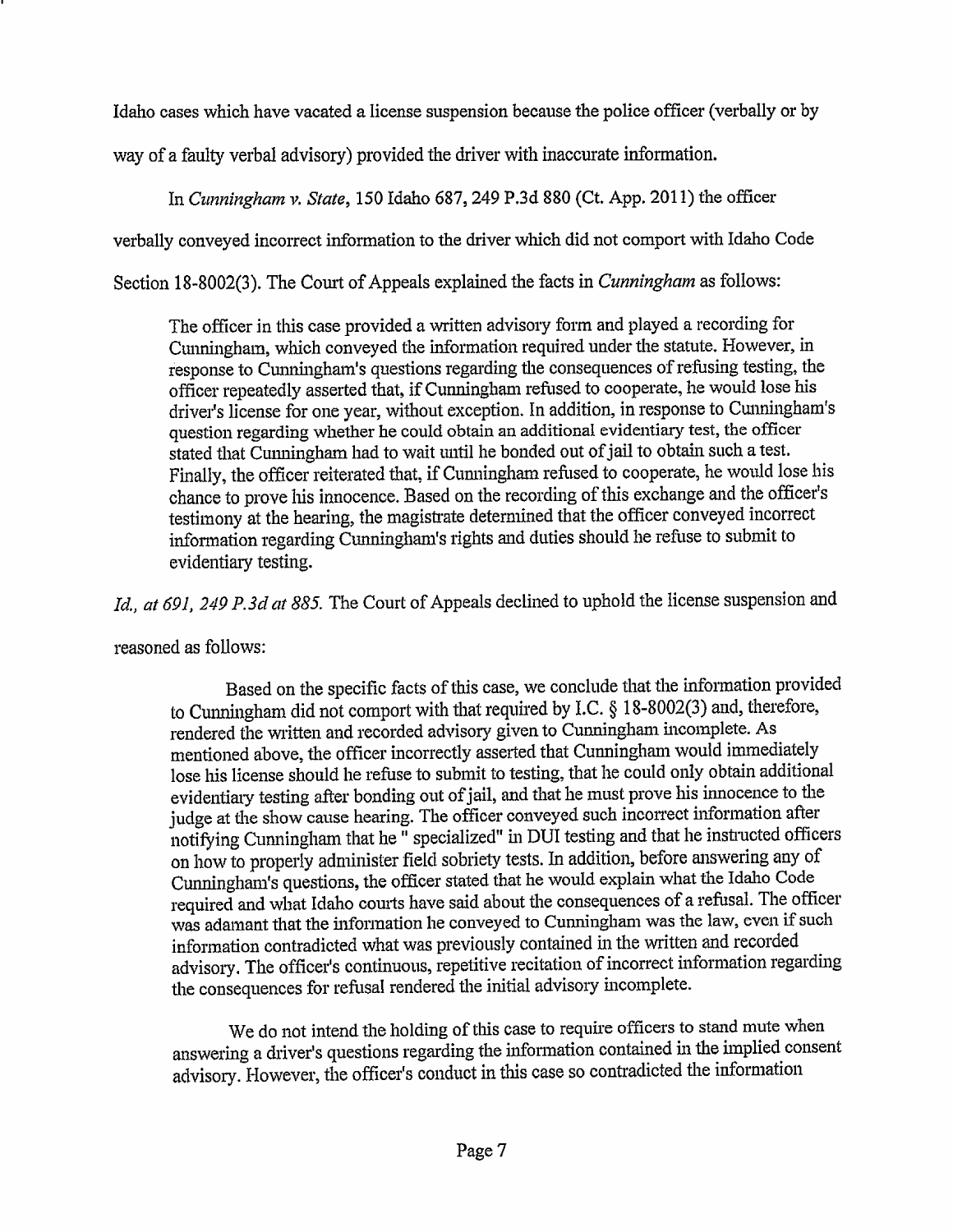provided in the initial advisory that it defeated the purpose of the statute's requirement for such an advisory in the first place. Here, the officer's repeated assertions went beyond mild misstatements or passing inaccuracies, which may occur during an advisory involving a presumably intoxicated driver. The magistrate was therefore correct in declining to suspend Cunningham's driver's license. Thus, we reverse the district court's decision and vacate the suspension of Cunningham's license.

*Id.* 

The Hearing Officer correctly rejected the argument that the Court's decision in

*Cunningham* required that the license suspension be vacated. The Hearing Officer wrote:

5. In the *In re Cunningham,* 150 Idaho 687 (App.2011), decision, the Idaho Court of Appeals ruled that "... [T]he officer's continuous, repetitive recitation of incorrect information regarding the consequences for refusal rendered the initial advisory incomplete." The officer in the *Cunningham* case told Cunningham that the BAC test was the "only opportunity to prove his innocence" and if he refused to take the test his driver's license would be "automatically suspended for one year without exception." 6. In this matter, Officer Fox did not give Satter continuous, repetitive recitation of incorrect information that was described in *Cunningham*. Section 2 of 18-8002A indicates that the information conveyed "need not be verbatim" and given the totality of the circumstances the omitted word of "cause" did not have the same impact that the improper statutory language had in *Virgil.* 

*CR. <sup>1</sup>at 15.* The analysis of the Hearing Officer supported his legal conclusion that "[b]ased on the record and the applicable caselaw, Satter was properly advised of the consequences of refusing or failing evidentiary testing as required by Idaho Code § 18-8002 and Idaho Code 18-

8002A. *CR., at 16.* 

In summary, the verbal advisory given to Satter is distinguishable from *Cunningham.* 

Officer Fox did not give repeated assertions of Idaho law. Officer Fox did not make continuous, repetitive recitations of incorrect information. At most, Officer Fox made a mild misstatement and/or passed an inaccurate statement when he left out the word "cause" on the re-reading of the advisory. The misstatement by Officer Fox was not sufficient to vacate the license suspension.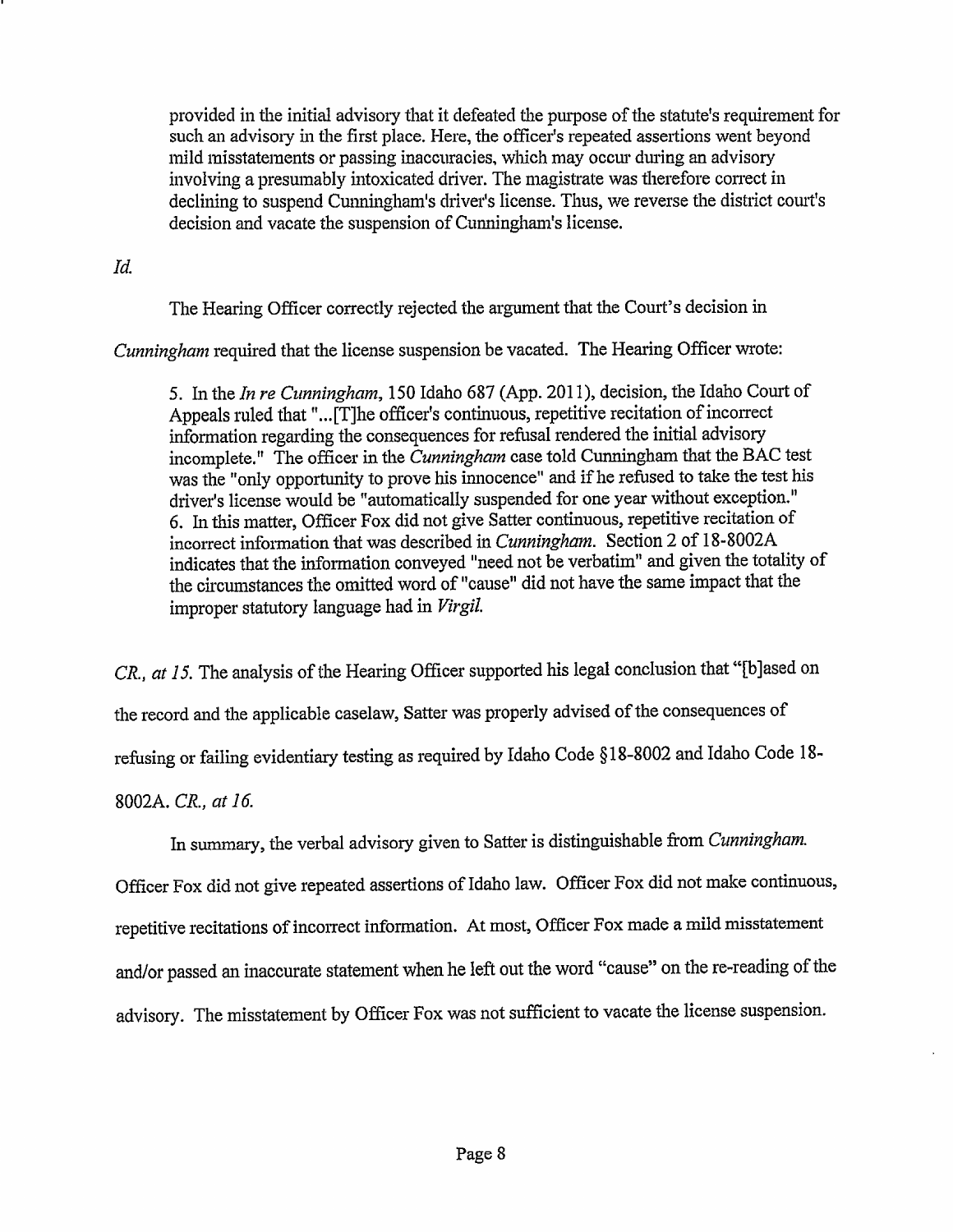In the case of *In the Matter of Virgil,* 126 Idaho 946, 895 P.2d 182 (Ct. App. 1995), the

Court affirmed the reinstatement of a driver's license when the written advisory incorrectly stated that the driver would be required to "explain why" he had refused an evidentiary test, when the statute required that the driver was required to "show cause" for his refusal. In *Virgil* the Court of Appeals held that Virgil was not properly advised pursuant to LC. Section 18-8002(3), because the written advisory used by police "did not properly advise Virgil of his rights and duties under Idaho's implied consent statute, LC. Section 18-8002." The Court of Appeals explained:

Virgil also challenges paragraph (4)(b) of the advisory form, which notifies the driver as follows: "You have a right to submit a written request within seven (7) days to the Magistrate Court of Twin Falls County for a hearing to explain why you refused to take the tests" (emphasis added). Virgil contends that this provision incorrectly advised him of his burden of proof under I.C. § 18-8002(3)(b). Idaho Code § 18-8002(3)(b) states that a driver whose license is seized must be informed that he or she has "the right to request a hearing within seven (7) days to show cause why he refused to submit to, or complete evidentiary testing" (emphasis added). Virgil argues that the phrase, "explain why," communicates a lower burden of proof than the phrase, "show cause." He also asserts that the latter phrase connotes legal justification or proof which is not conveye<sup>d</sup> by the phrase, "explain why." We agree.

Our Supreme Court has stated that the term, "cause," as contemplated by I.C.  $\S$ 18-8002(3)(b), envisions "something more than any reason." Griffiths, 113 Idaho at 372, <sup>744</sup>P.2d at 100, citing State v. Ankney, 109 Idaho I, 704 P.2d 333 (1985). The driver "must establish cause of a sufficient magnitude that it may be fairly said that a suspension of his license would be unjust or inequitable." Id.; see also Matter of Goerig, 121 Idaho 26, 29, 822 P.2d 545, 548 (Ct.App.1991) ("The burden of proof rests on the defendant to prove physical inability to take the test or to establish another cause of sufficient magnitude to refuse to take the test.''). We conclude that the phrase, "show cause," more accurately conveys the driver's burden of proo<sup>f</sup>at the suspension hearing than does the phrase, "explain why." Because the requirements of I.C.  $\S$  18-8002(3) are recited "in no uncertain terms," Beem, supra, and drivers must be "completely" advised of their rights and duties under that provision, Griffiths, supra, we hold that Virgil was not properly advised pursuant to I.C.  $\S$  18-8002(3).

*Id. at 948, 895 P.2d at 184.* The Hearing Officer correctly rejected the argument that the Court's

decision in *Virgil* was applicable. The hearing officer stated the following: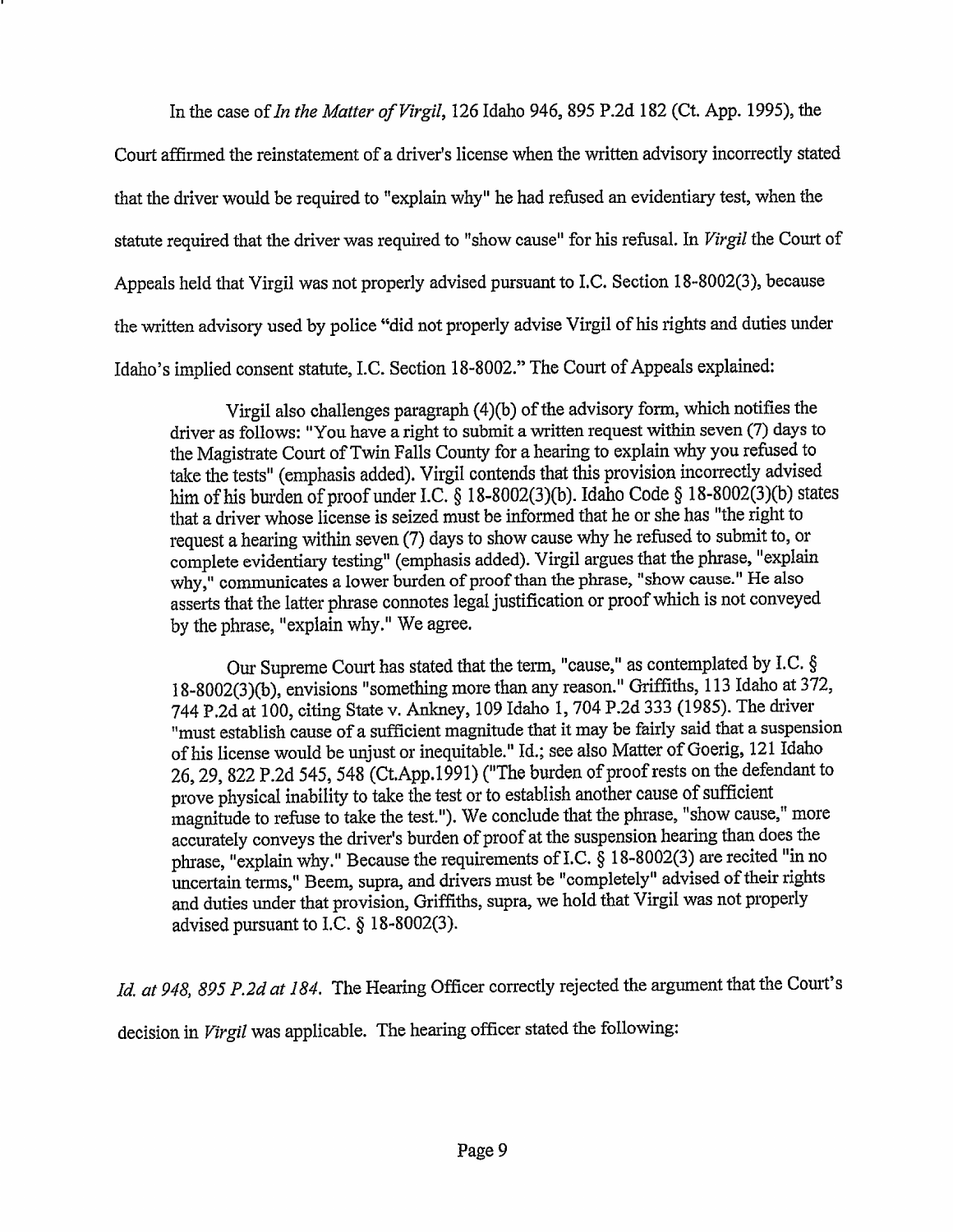2. Counsel for Satter argues Officer Fox did not properly inform Satter regarding the consequences of refusing or failing evidentiary testing when he stopped during the reading of the advisory form and said "show why you failed the evidentiary test" instead of "show cause why you failed an evidentiary test." Counsel contends the *Virgil v. State*  decision, 126 Idaho 946 (App. 1995), emphasized the difference between the words "explain why" vs. "show cause" in the statutory language found in the suspension advisory.

3. *Virgil* ruled that the 1995 statutory language regarding refusals in Section 18-8002(3) containing the phrase "explain why" was a lower burden of proof that the phase "show cause." However, the *Virgil* ruling pertained to the statutory language and Suspension Advisory in use at the time. Both have been amended, as shown by Exhibit 1, a copy of the Suspension Advisory read by Officer Fox and provided to the Petitioner at the scene. Officer Fox read Part 3(B) correctly and said "...show cause why you failed the evidentiary testing" and then lost his place. In rereading the same section, Officer Fox inadvertently omitted the word "cause" in his reading.

*CR., at 13.* 

Here, Satter was not incorrectly advised of the burden of proof. Officer Fox told Satter in

the first reading that he [Satter] was required to "show cause why". Therefore, Satter was

substantially advised of his rights and duties as required by Idaho law.

# B. **THE OMISSION OF THE WORD "CAUSE"** IN **THE RE-READING OF THE**

# **ADVISORY WAS A MILD MISSTATEIVIENT OR PASSING INADEQUACY**

Here, Satter was initially advised to "show cause why" and then to "show why" he failed

the evidentiary test. The District Court found that "the difference between 'show why' and 'show

cause why' is not so great as to warrant reinstating Satter's driving privileges." The District Court

went on to explain its reasoning as follows:

In *Virgil*, the court agreed with the driver that "[T]he phrase, 'explain why,' communicates a lower burden of proof than the phrase, 'show cause.' He also asserts that the latter phrase connotes legal justification or proof which is not conveyed by the phrase, 'explain why."" *Id.* The difference between "explain why" and "show cause" was too great for the comt to ignore this improper advisory, especially since it was used both in the written form provided the driver and when read aloud.

Unlike Virgil, there is only a minimal difference between the significance of "show why" and "show cause why." While the word *cause* indisputably has an important legal connotation, *show* also has a much stronger meaning than *explain.* "Explain"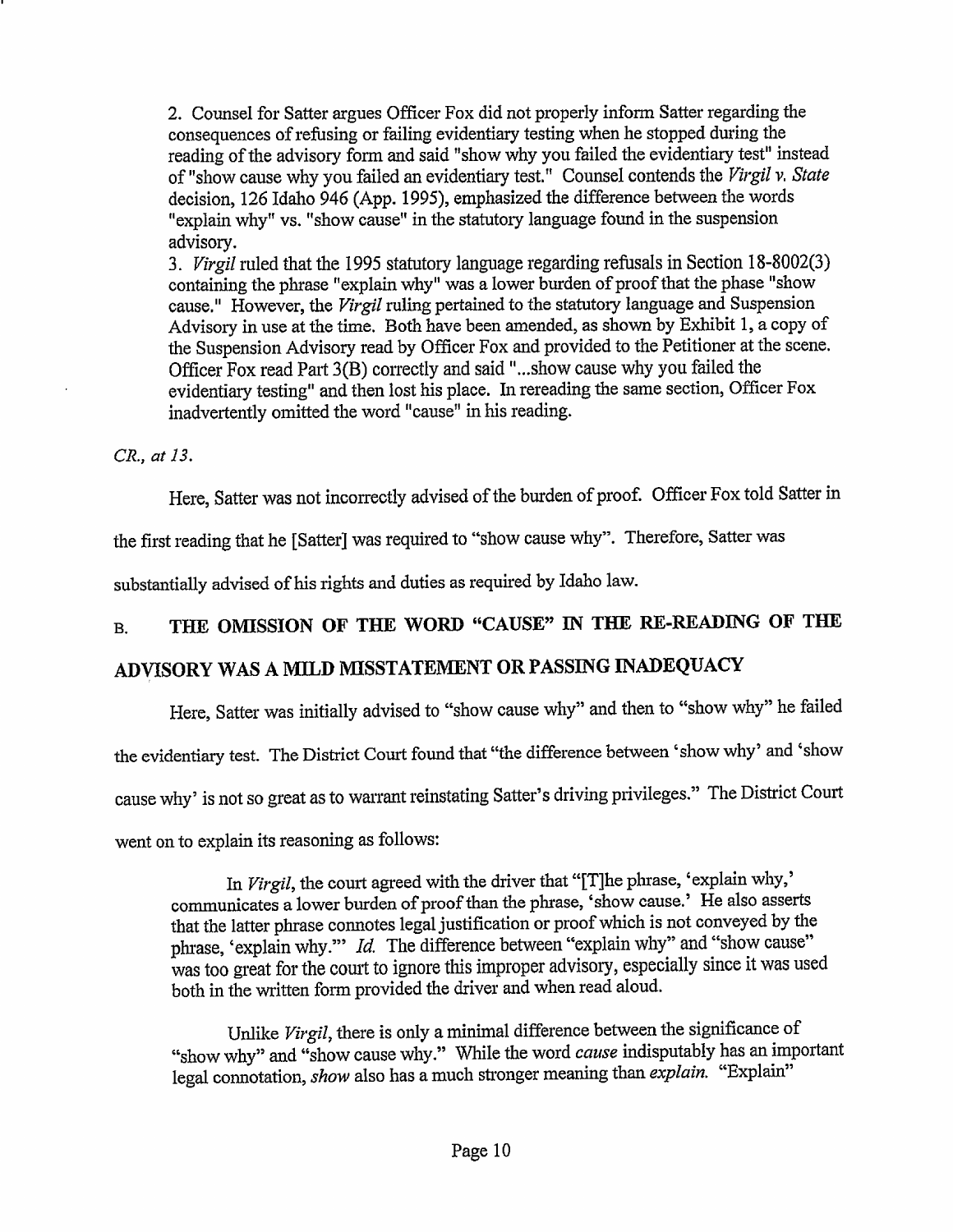suggests that nearly any reason given, without additional proof, is sufficient to rescind a license suspension. "Show" asks more of a driver, and is understood to require additional evidence of their reasoning. Because these two phrases are fundamentally different, <sup>a</sup> different outcome than *Vigil* is warranted here.

If the phrase "show cause" was never presented to Satter in the advisory, this decision would be the same. "Show why," especially following the use of "show cause why," does not fundamentally change the statutory language, and does not render the advisory defective.

*CR., at 57-58.* Finally, the District Court specifically rejected Satter's argument. The District

Court found the following:

Here, the arresting officer correctly said "show cause why" the first time he read the advisory, but after misspeaking on another part of the sentence, started over and said "show why." While *Virgil* does call for strict adherence to the statute, and specifically keys in on the phrase "show cause," the facts here are distinguishable and call for <sup>a</sup> different result. In *Virgil,* the driver never received a proper advisory, whereas here language in question was read correctly to Satter once and provided to him in written form. See *Virgil*, 126 Idaho at 948, 895 P.2d at 184. Because there were two instances of the correct language used while advising Satter, we turn instead to whether the statement could be considered a mild misstatement or something more.

R., at 55-66. The District Court continued "the misreading of one word by the arresting officer

was a passing inaccuracy, and does not render the advisory incomplete." R., *at* 57. The District

Court stated:

His omission of the word "cause" can be chalked up to a reading error, and Satter has not present sufficient evidence that the omission of "cause" rendered by his advisory incomplete. The slip by the officer falls into the passing inaccuracy category, and does not render the advisory incomplete under Cunningham.

R., *at* 57.

# **C. NO UNLAWFUL PROCEDURE**

Satter argues that he was not substantially informed of his rights pursuant to Idaho Code

section 18-8002 and 18-8002A, therefore it was an "invalid advisory form" and based upon a

lawful procedure. In effect, Satter argues that because the method of recitation of the advisory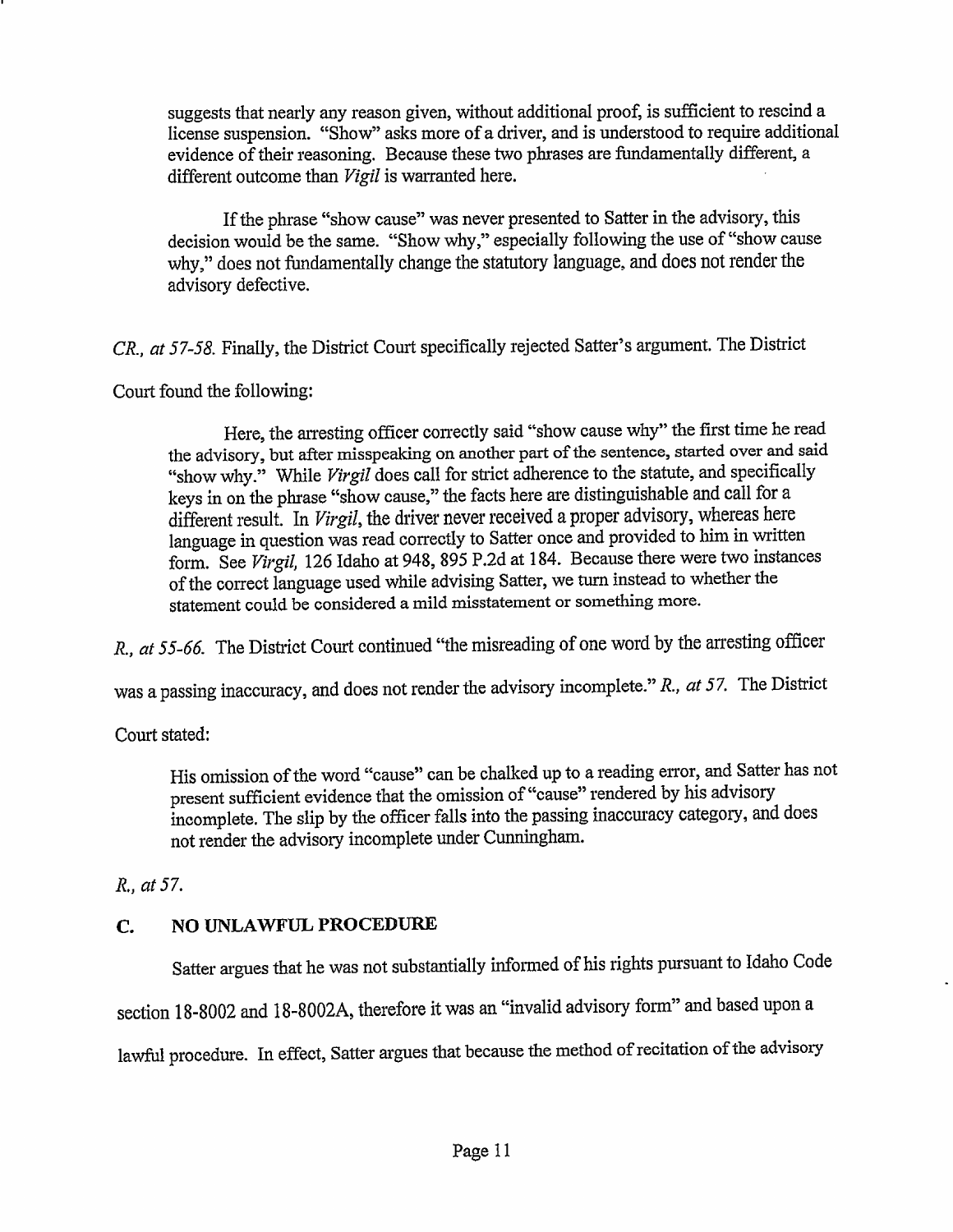was incomplete, it was based upon an unlawful procedure. This argument was rejected by the Hearing Officer and by the District Court.

The Hearing Officer rejected this argument when he wrote:

In this matter, Officer Fox did not give Satter continuous, repetitive recitation of incorrect information that was described in *Cunningham*, Section 2 of 18-8002A indicates that the information conveyed "need not be verbatim" and give the totality of the circumstances the omitted word of "cause" did not have the same impact that the improper statutory language had in *Virgil.* 

The District Court also declined to accept the argument of an unlawful procedure. The

District Court wrote "Satter's argument relies on a finding that he was not substantially informed

of his rights pursuant to Idaho Code Sections 18-8002 and 18-8002A." As previously discussed,

Satter was substantially informed of his rights.

Furthermore, if Satter's argument is that the procedure was unlawful because of the

"impact" on Satter, the District Court did not accept this argument. The District Court correctly

held:

Neither *Virgil* nor the ALS hearing was the case decided on the impact to the driver, but the impact of the effectiveness of the advisory itself. In *Virgil* and *Cunningham,* the impact described is the effectiveness of the advisory, not the driver's reliance on the information. As explained above, the advisory here was complete and as such, the Hearing Officer did not decide the case based upon an unlawful procedure.

*CR., at 58-59.* 

In summary, the method used for the advisory does not render the procedure unlawful.

The focus must be on the effectiveness of the advisory. When the Court finds that the advisory

was complete, then the advisory is also effective and there is no unlawful procedure.